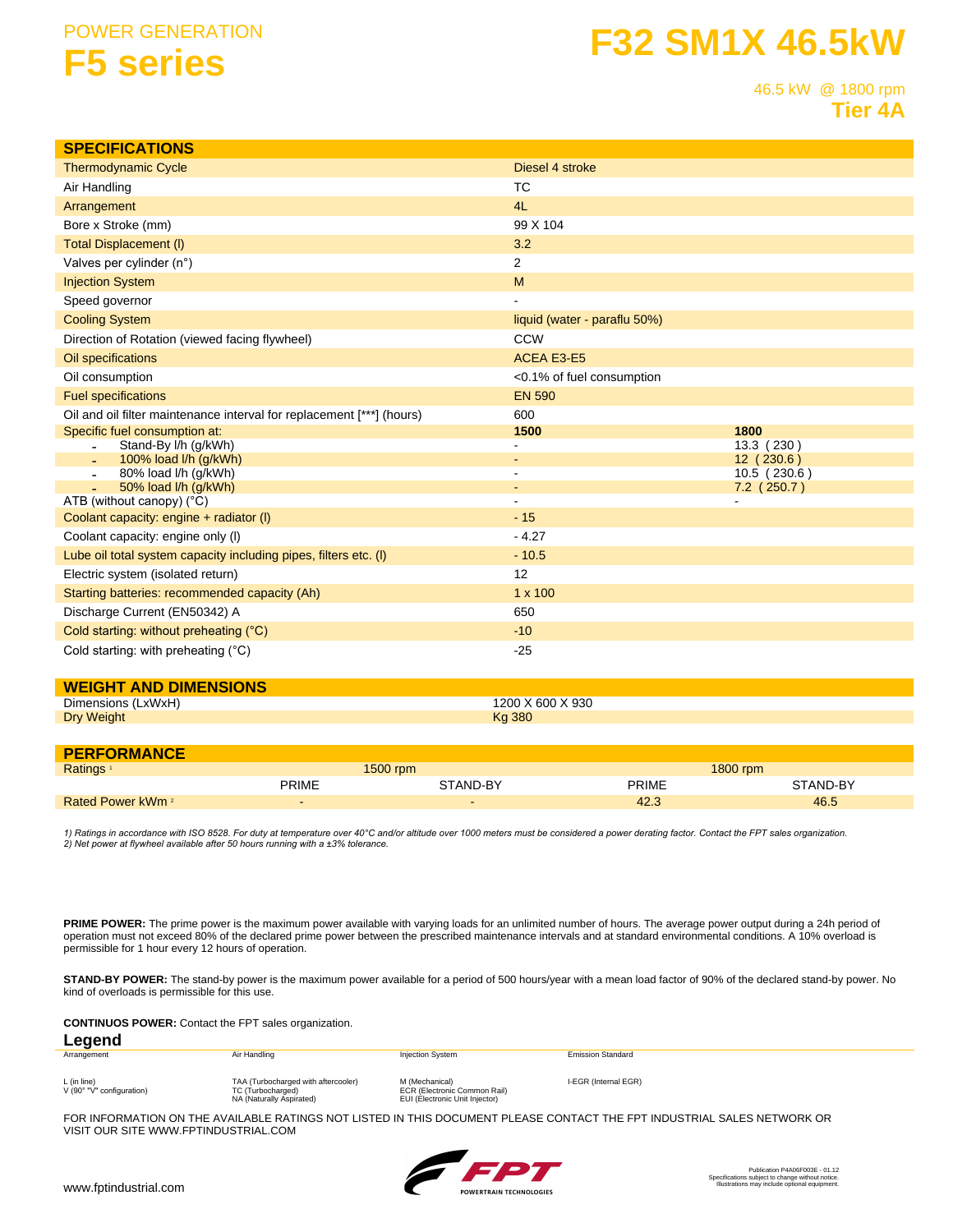FPT INDUSTRIAL OFFERS THE WIDEST AVAILABILITY OF ENGINE BUILD OPTIONS TO CUSTOMER SPECIFIC REQUIREMENTS WITHIN THE ENGINE<br>SUPPLY. TO FIND OUT MORE ABOUT THE CONFIGURATIONS AND ACCESSORIES WHICH ARE AVAILABLE